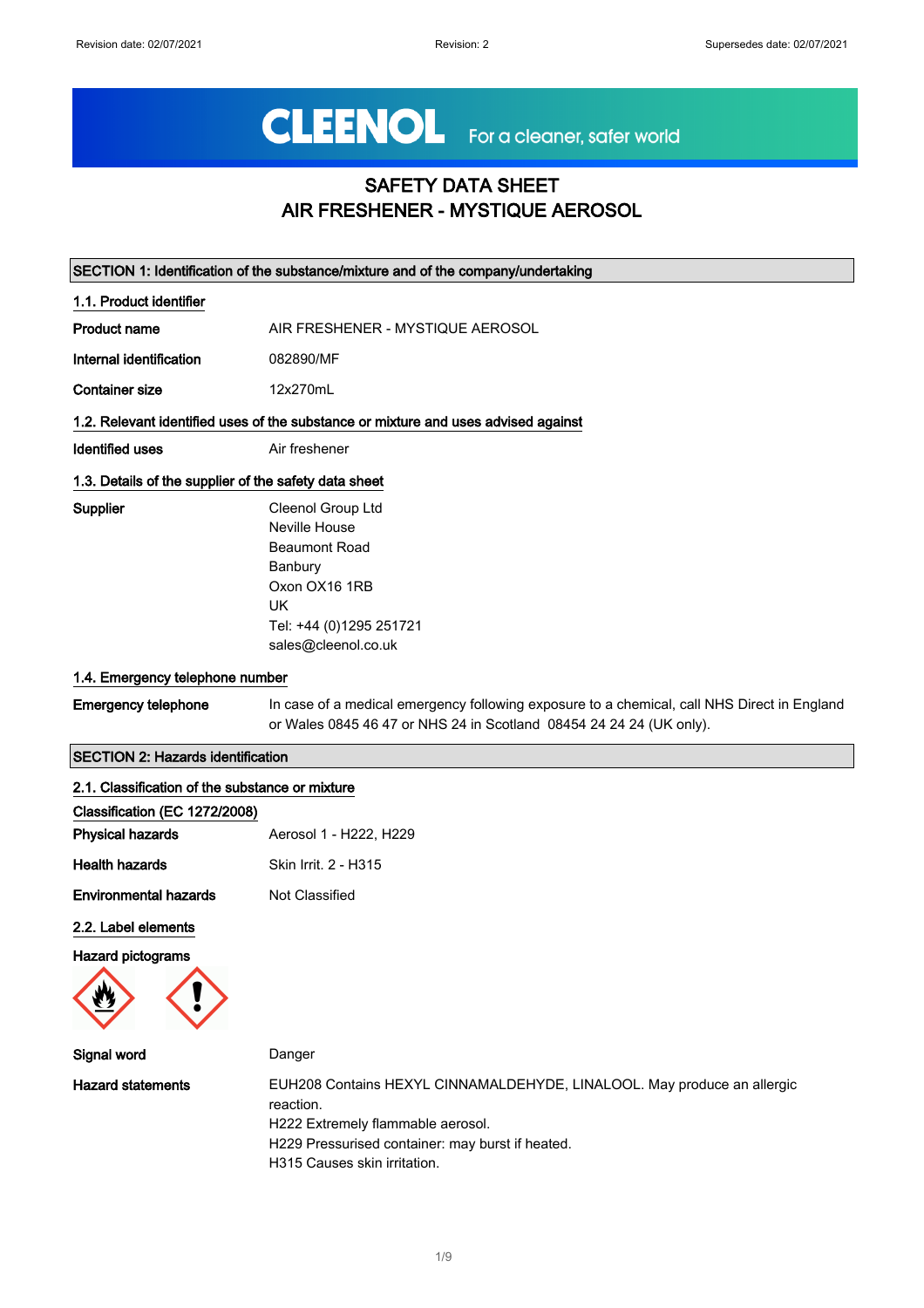| <b>Precautionary statements</b> | P210 Keep away from heat, hot surfaces, sparks, open flames and other ignition sources. No<br>smoking. |
|---------------------------------|--------------------------------------------------------------------------------------------------------|
|                                 | P280 Wear protective gloves/ protective clothing/ eye protection/ face protection.                     |
|                                 | P302+P352 IF ON SKIN: Wash with plenty of water.                                                       |
|                                 | P332+P313 If skin irritation occurs: Get medical advice/attention.                                     |
|                                 | P362+P364 Take off contaminated clothing and wash it before reuse.                                     |
|                                 | P410+P412 Protect from sunlight. Do not expose to temperatures exceeding 50°C/122°F.                   |
| Supplementary precautionary     | P211 Do not spray on an open flame or other ignition source.                                           |
| statements                      | P251 Do not pierce or burn, even after use.                                                            |
|                                 | P264 Wash contaminated skin thoroughly after handling.                                                 |
|                                 | P321 Specific treatment (see medical advice on this label).                                            |

#### 2.3. Other hazards

| SECTION 3: Composition/information on ingredients                                           |                      |                                                      |
|---------------------------------------------------------------------------------------------|----------------------|------------------------------------------------------|
| 3.2. Mixtures                                                                               |                      |                                                      |
| <b>BUTANE</b>                                                                               |                      | 30-60%                                               |
| CAS number: 106-97-8                                                                        | EC number: 203-448-7 |                                                      |
| Classification                                                                              |                      |                                                      |
| Flam. Gas 1 - H220                                                                          |                      |                                                      |
| Press, Gas                                                                                  |                      |                                                      |
| <b>ETHANOL</b>                                                                              |                      | 10-30%                                               |
| CAS number: 64-17-5                                                                         | EC number: 200-578-6 | REACH registration number: 01-<br>2119457610-43-XXXX |
| Classification<br>Flam. Liq. 2 - H225                                                       |                      |                                                      |
| PROPAN-2-OL                                                                                 |                      | 5-10%                                                |
| CAS number: 67-63-0                                                                         | EC number: 200-661-7 |                                                      |
| Classification                                                                              |                      |                                                      |
| Flam. Liq. 2 - H225                                                                         |                      |                                                      |
| Eye Irrit. 2 - H319                                                                         |                      |                                                      |
| STOT SE 3 - H336                                                                            |                      |                                                      |
| <b>HEXYL CINNAMALDEHYDE</b>                                                                 |                      | 1%                                                   |
| CAS number: 101-86-0                                                                        | EC number: 202-983-3 |                                                      |
| M factor (Acute) = $1$                                                                      |                      |                                                      |
| Classification<br>Skin Sens. 1 - H317<br>Aquatic Acute 1 - H400<br>Aquatic Chronic 2 - H411 |                      |                                                      |

The full text for all hazard statements is displayed in Section 16.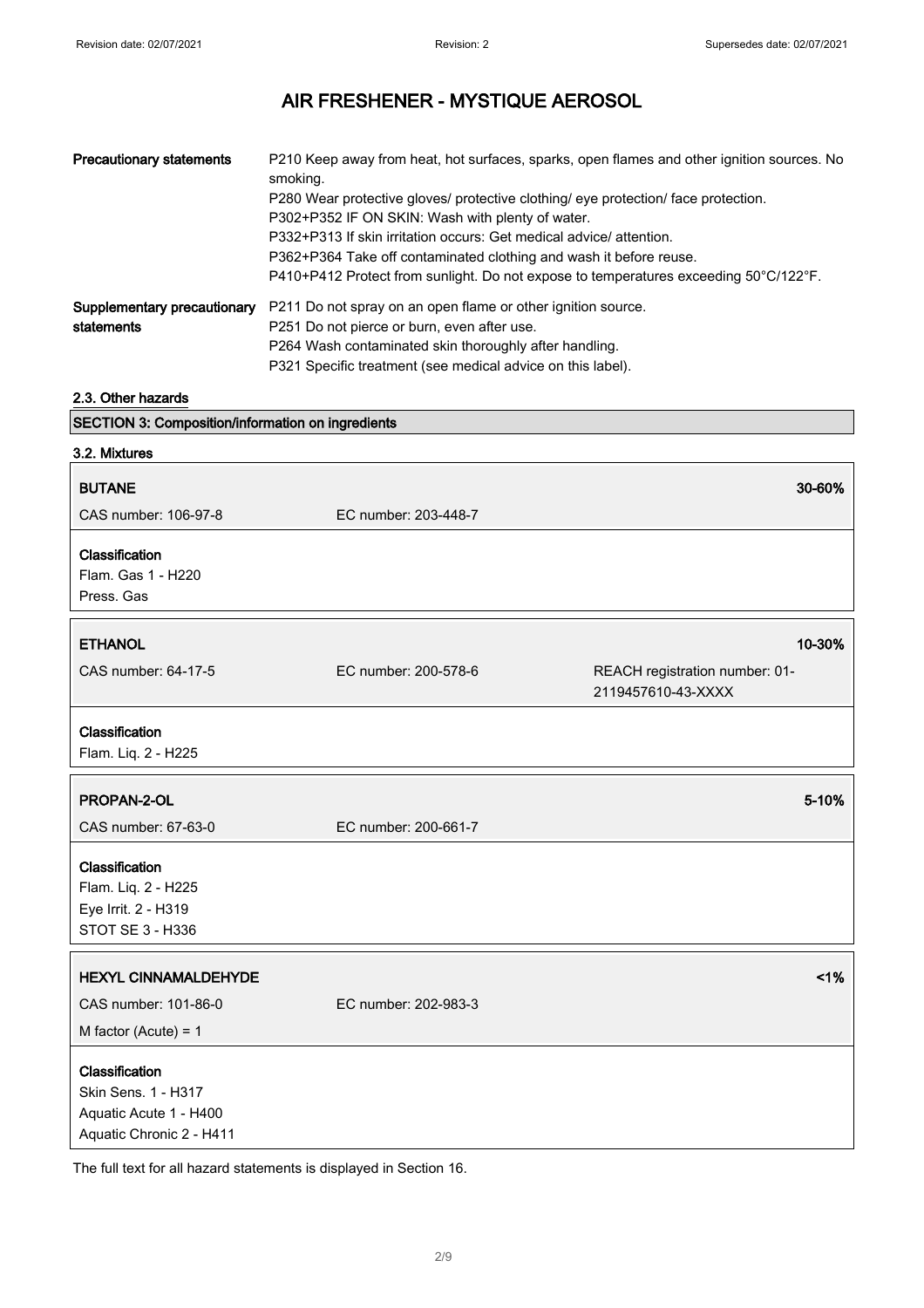## SECTION 4: First aid measures

| 4.1. Description of first aid measures                     |                                                                                                                                                                                                                                                                                            |
|------------------------------------------------------------|--------------------------------------------------------------------------------------------------------------------------------------------------------------------------------------------------------------------------------------------------------------------------------------------|
| Inhalation                                                 | Remove person to fresh air and keep comfortable for breathing.                                                                                                                                                                                                                             |
| Ingestion                                                  | Rinse mouth. Do not induce vomiting. Give plenty of water to drink. Get medical attention if<br>any discomfort continues.                                                                                                                                                                  |
| Skin contact                                               | Wash skin thoroughly with soap and water. In the event of any sensitisation symptoms<br>developing, ensure further exposure is avoided. Get medical attention if irritation persists after<br>washing.                                                                                     |
| Eye contact                                                | Rinse cautiously with water for several minutes. Remove any contact lenses and open eyelids<br>wide apart. Continue to rinse for at least 10 minutes. Get medical attention if symptoms are<br>severe or persist after washing.                                                            |
|                                                            | 4.2. Most important symptoms and effects, both acute and delayed                                                                                                                                                                                                                           |
| Inhalation                                                 | Spray/mists may cause respiratory tract irritation.                                                                                                                                                                                                                                        |
| Ingestion                                                  | Due to the physical nature of this product, it is unlikely that ingestion will occur. May cause<br><i>irritation.</i>                                                                                                                                                                      |
| Skin contact                                               | Causes skin irritation. May cause skin sensitisation or allergic reactions in sensitive<br>individuals. Repeated exposure may cause skin dryness or cracking.                                                                                                                              |
| Eye contact                                                | May cause eye irritation.                                                                                                                                                                                                                                                                  |
|                                                            | 4.3. Indication of any immediate medical attention and special treatment needed                                                                                                                                                                                                            |
| Notes for the doctor                                       | No specific recommendations.                                                                                                                                                                                                                                                               |
| <b>Specific treatments</b>                                 | Treat symptomatically.                                                                                                                                                                                                                                                                     |
| <b>SECTION 5: Firefighting measures</b>                    |                                                                                                                                                                                                                                                                                            |
| 5.1. Extinguishing media                                   |                                                                                                                                                                                                                                                                                            |
| Suitable extinguishing media                               | Use fire-extinguishing media suitable for the surrounding fire. Use alcohol-resistant foam,<br>carbon dioxide or dry powder to extinguish.                                                                                                                                                 |
| Unsuitable extinguishing<br>media                          | Do not use water jet as an extinguisher, as this will spread the fire.                                                                                                                                                                                                                     |
| 5.2. Special hazards arising from the substance or mixture |                                                                                                                                                                                                                                                                                            |
| Specific hazards                                           | Containers can burst violently or explode when heated, due to excessive pressure build-up.<br>Bursting aerosol containers may be propelled from a fire at high speed.                                                                                                                      |
| <b>Hazardous combustion</b><br>products                    | Thermal decomposition or combustion products may include the following substances:<br>Harmful gases or vapours.                                                                                                                                                                            |
| 5.3. Advice for firefighters                               |                                                                                                                                                                                                                                                                                            |
| Protective actions during<br>firefighting                  | Keep upwind to avoid inhalation of gases, vapours, fumes and smoke. Cool containers<br>exposed to heat with water spray and remove them from the fire area if it can be done without<br>risk. Control run-off water by containing and keeping it out of sewers and watercourses.           |
| Special protective equipment<br>for firefighters           | Wear positive-pressure self-contained breathing apparatus (SCBA) and appropriate protective<br>clothing. Firefighter's clothing conforming to European standard EN469 (including helmets,<br>protective boots and gloves) will provide a basic level of protection for chemical incidents. |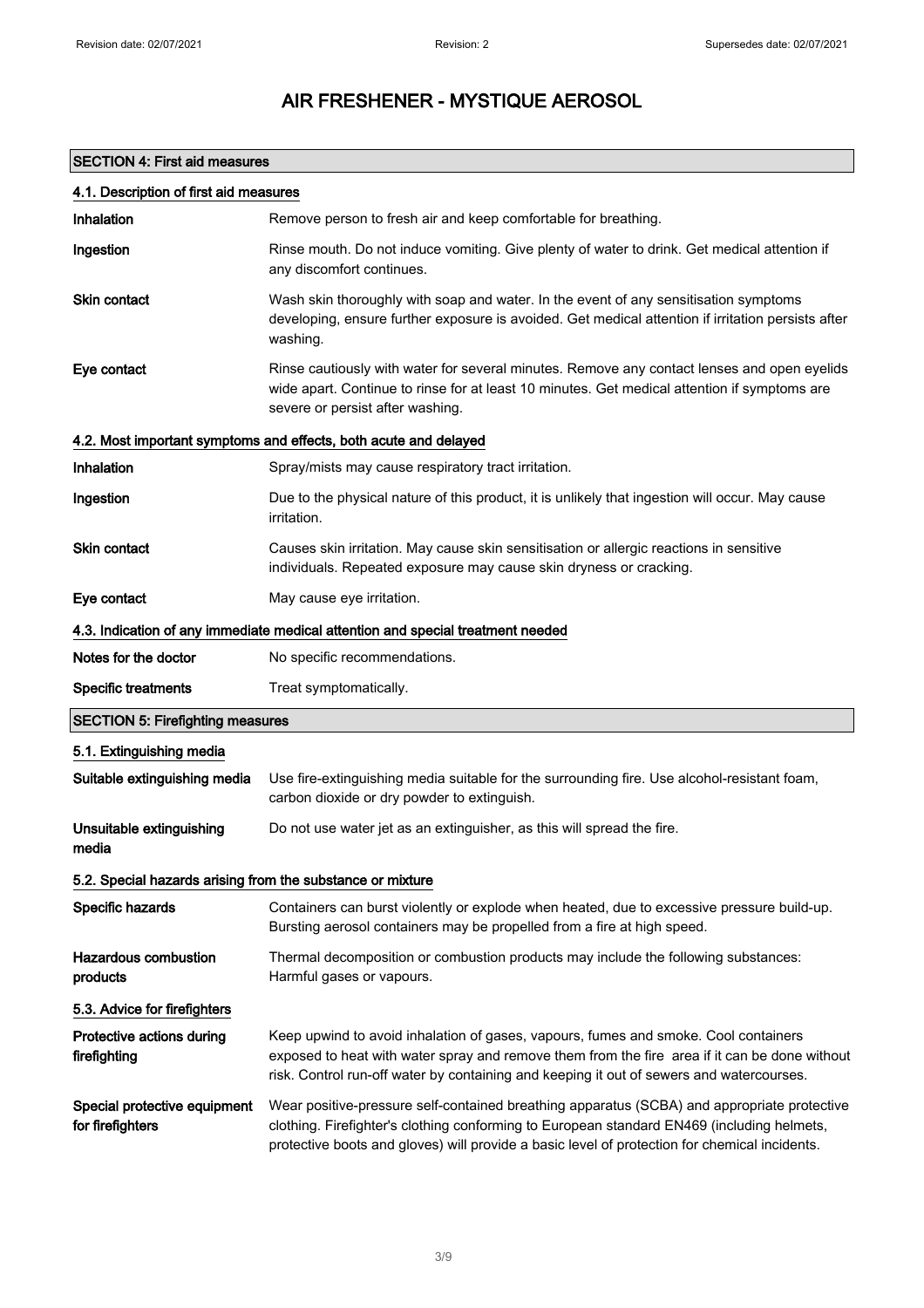#### SECTION 6: Accidental release measures

#### 6.1. Personal precautions, protective equipment and emergency procedures

Personal precautions Wash thoroughly after dealing with a spillage. Do not touch or walk into spilled material. No smoking, sparks, flames or other sources of ignition near spillage. Avoid inhalation of vapours and contact with skin and eyes. Ensure suitable respiratory protection is worn during removal of spillages in confined areas.

#### 6.2. Environmental precautions

Environmental precautions Avoid discharge into drains and the aquatic environment.

#### 6.3. Methods and material for containment and cleaning up

Methods for cleaning up Clear up spills immediately and dispose of waste safely. No smoking, sparks, flames or other sources of ignition near spillage. Contain and absorb spillage with sand, earth or other noncombustible material. Place waste in labelled, sealed containers. Flush contaminated area with plenty of water.

#### 6.4. Reference to other sections

Reference to other sections For personal protection, see Section 8. For waste disposal, see Section 13.

## SECTION 7: Handling and storage 7.1. Precautions for safe handling

| Usage precautions                                                 | Avoid inhalation of vapours and contact with skin and eyes. Do not spray on an open flame or<br>other ignition source. Keep away from heat, hot surfaces, sparks, open flames and other<br>ignition sources. No smoking. Spray will evaporate and cool rapidly and may cause frostbite<br>or cold burns if in contact with skin. |  |
|-------------------------------------------------------------------|----------------------------------------------------------------------------------------------------------------------------------------------------------------------------------------------------------------------------------------------------------------------------------------------------------------------------------|--|
| Advice on general<br>occupational hygiene                         | Good personal hygiene procedures should be implemented. Do not eat, drink or smoke when<br>using this product. Wash hands thoroughly after handling. Wash contaminated clothing before<br>reuse.                                                                                                                                 |  |
| 7.2. Conditions for safe storage, including any incompatibilities |                                                                                                                                                                                                                                                                                                                                  |  |
| Storage precautions                                               | Store in tightly-closed, original container in a dry, cool and well-ventilated place. Keep at<br>temperature not exceeding 50°C. Keep away from oxidising materials, heat and flames. Keep<br>containers upright.                                                                                                                |  |
| Storage class                                                     | Miscellaneous hazardous material storage.                                                                                                                                                                                                                                                                                        |  |
| 7.3. Specific end use(s)                                          |                                                                                                                                                                                                                                                                                                                                  |  |
| Specific end use(s)                                               | The identified uses for this product are detailed in Section 1.2.                                                                                                                                                                                                                                                                |  |

#### SECTION 8: Exposure controls/Personal protection

#### 8.1. Control parameters

#### Occupational exposure limits

#### BUTANE

Long-term exposure limit (8-hour TWA): WEL 600 ppm 1450 mg/m<sup>3</sup> Short-term exposure limit (15-minute): WEL 750 ppm 1810 mg/m<sup>3</sup>

#### **ETHANOL**

Long-term exposure limit (8-hour TWA): WEL 1000 ppm 1920 mg/m<sup>3</sup> Short-term exposure limit (15-minute): WEL WEL = Workplace Exposure Limit.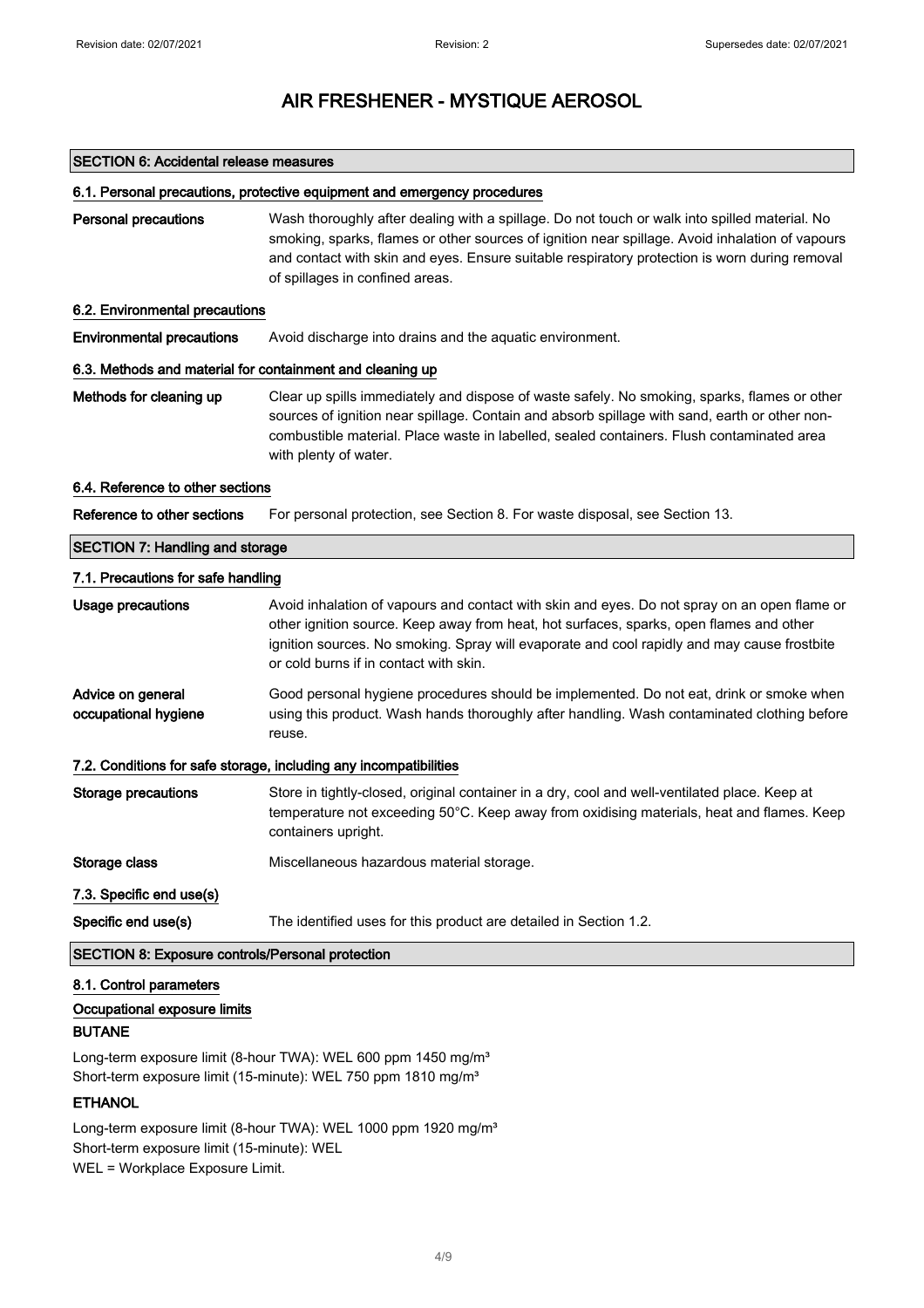### 8.2. Exposure controls

#### Protective equipment





| Appropriate engineering<br>controls | Provide adequate ventilation. Extensive use of the product in areas with inadequate<br>ventilation may result in the accumulation of hazardous vapour concentrations.                                                                                                                                                                     |
|-------------------------------------|-------------------------------------------------------------------------------------------------------------------------------------------------------------------------------------------------------------------------------------------------------------------------------------------------------------------------------------------|
| Eye/face protection                 | Eyewear complying with an approved standard should be worn if a risk assessment indicates<br>eye contact is possible. Personal protective equipment for eye and face protection should<br>comply with European Standard EN166.                                                                                                            |
| Hand protection                     | Chemical-resistant, impervious gloves complying with an approved standard should be worn if<br>a risk assessment indicates skin contact is possible. For users with sensitive skin, it is<br>recommended that suitable protective gloves are worn. To protect hands from chemicals,<br>gloves should comply with European Standard EN374. |
| Hygiene measures                    | No specific hygiene procedures recommended but good personal hygiene practices should<br>always be observed when working with chemical products. Do not eat, drink or smoke when<br>using this product. Wash hands thoroughly after handling.                                                                                             |
| <b>Respiratory protection</b>       | Respiratory protection must be used if the airborne contamination exceeds the recommended<br>occupational exposure limit. Half mask and quarter mask respirators with replaceable filter<br>cartridges should comply with European Standard EN140. Gas and combination filter<br>cartridges should comply with European Standard EN14387. |

# SECTION 9: Physical and chemical properties

| 9.1. Information on basic physical and chemical properties |  |
|------------------------------------------------------------|--|
|                                                            |  |

| Appearance                                      | Aerosol.                                                                                              |
|-------------------------------------------------|-------------------------------------------------------------------------------------------------------|
| Colour                                          | Colourless.                                                                                           |
| Odour                                           | Perfume. Floral.                                                                                      |
| pH                                              | Not applicable.                                                                                       |
| Flash point                                     | Not applicable.                                                                                       |
| Upper/lower flammability or<br>explosive limits | Lower flammable/explosive limit: 1.3 %                                                                |
| Vapour pressure                                 | 310000 Pa @ 20°C                                                                                      |
| Vapour density                                  | >1                                                                                                    |
| <b>Relative density</b>                         | 0.619@20°C                                                                                            |
| Solubility(ies)                                 | Soluble in water.                                                                                     |
| <b>Viscosity</b>                                | Not applicable.                                                                                       |
| <b>Oxidising properties</b>                     | There are no chemical groups present in the product that are associated with oxidising<br>properties. |
| 9.2. Other information                          |                                                                                                       |
| <b>Volatility</b>                               | Volatile.                                                                                             |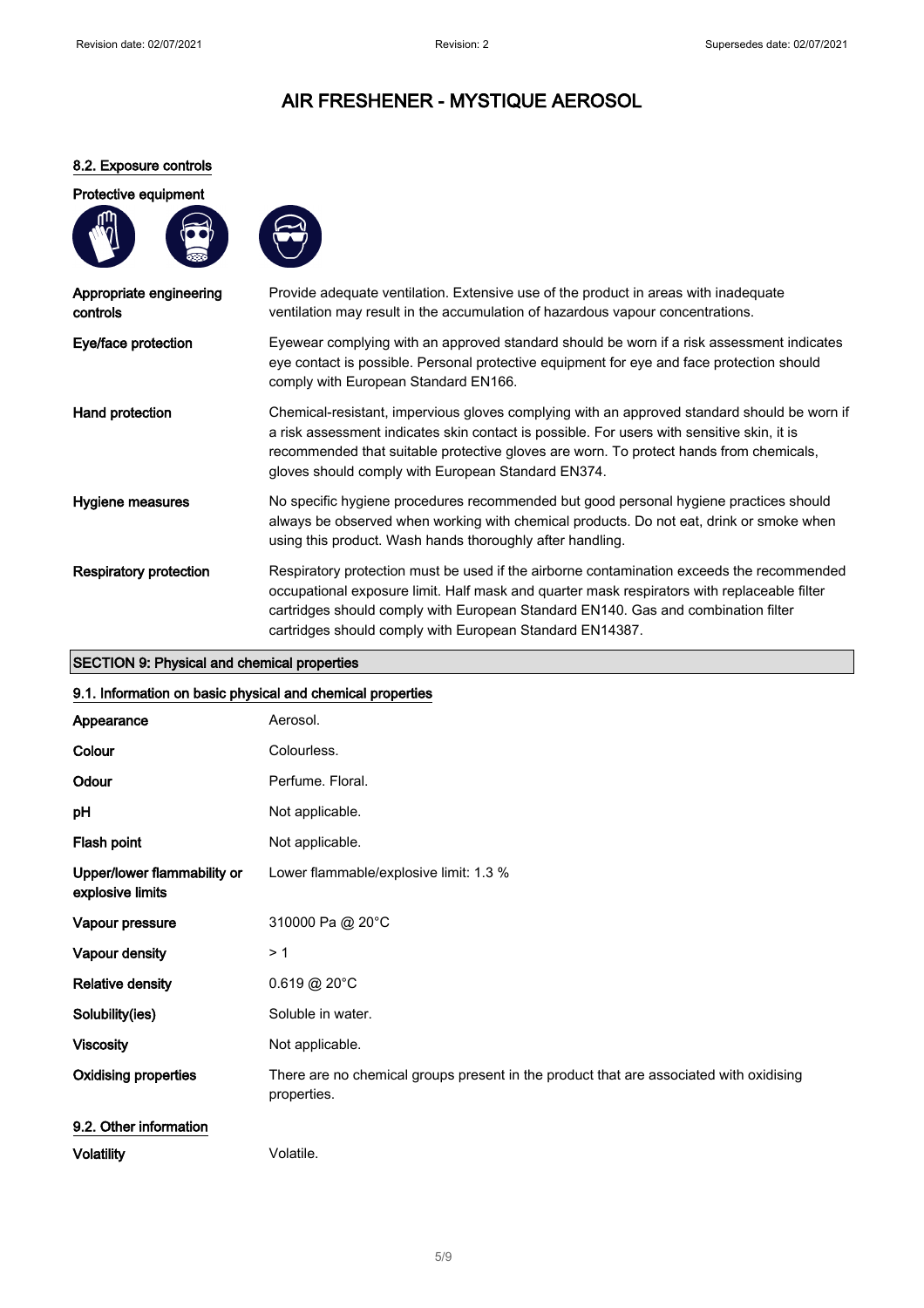| <b>SECTION 10: Stability and reactivity</b>            |                                                                                                                                                                 |
|--------------------------------------------------------|-----------------------------------------------------------------------------------------------------------------------------------------------------------------|
| 10.1. Reactivity                                       |                                                                                                                                                                 |
| Reactivity                                             | There are no known reactivity hazards associated with this product.                                                                                             |
| 10.2. Chemical stability                               |                                                                                                                                                                 |
| <b>Stability</b>                                       | Stable at normal ambient temperatures and when used as recommended.                                                                                             |
| 10.3. Possibility of hazardous reactions               |                                                                                                                                                                 |
| Possibility of hazardous<br>reactions                  | The following materials may react strongly with the product: Oxidising agents.                                                                                  |
| 10.4. Conditions to avoid                              |                                                                                                                                                                 |
| <b>Conditions to avoid</b>                             | Avoid exposing aerosol containers to high temperatures or direct sunlight. Pressurised<br>container: may burst if heated                                        |
| 10.5. Incompatible materials                           |                                                                                                                                                                 |
| Materials to avoid                                     | No specific material or group of materials is likely to react with the product to produce a<br>hazardous situation.                                             |
| 10.6. Hazardous decomposition products                 |                                                                                                                                                                 |
| Hazardous decomposition<br>products                    | Does not decompose when used and stored as recommended. Thermal decomposition or<br>combustion products may include the following substances: Oxides of carbon. |
| <b>SECTION 11: Toxicological information</b>           |                                                                                                                                                                 |
| 11.1. Information on toxicological effects             |                                                                                                                                                                 |
| <b>Toxicological effects</b>                           | Information given is based on data of the components and of similar products.                                                                                   |
| Skin corrosion/irritation<br>Skin corrosion/irritation | Causes skin irritation.                                                                                                                                         |
| Inhalation                                             | Spray/mists may cause respiratory tract irritation.                                                                                                             |
| Ingestion                                              | Due to the physical nature of this product, it is unlikely that ingestion will occur.                                                                           |
| Skin contact                                           | Causes skin irritation. May cause sensitisation or allergic reactions in sensitive individuals.                                                                 |
| Eye contact                                            | May cause irritation.                                                                                                                                           |
| Route of exposure                                      | Inhalation Skin and/or eye contact                                                                                                                              |
| <b>SECTION 12: Ecological information</b>              |                                                                                                                                                                 |
| Ecotoxicity                                            | Not regarded as dangerous for the environment.                                                                                                                  |
| 12.1. Toxicity                                         |                                                                                                                                                                 |
| <b>Toxicity</b>                                        | The product is not believed to present a hazard due to its physical nature.                                                                                     |
| 12.2. Persistence and degradability                    |                                                                                                                                                                 |
|                                                        | Persistence and degradability The degradability of the product is not known.                                                                                    |
| 12.3. Bioaccumulative potential                        |                                                                                                                                                                 |
| <b>Bioaccumulative potential</b>                       | No data available on bioaccumulation.                                                                                                                           |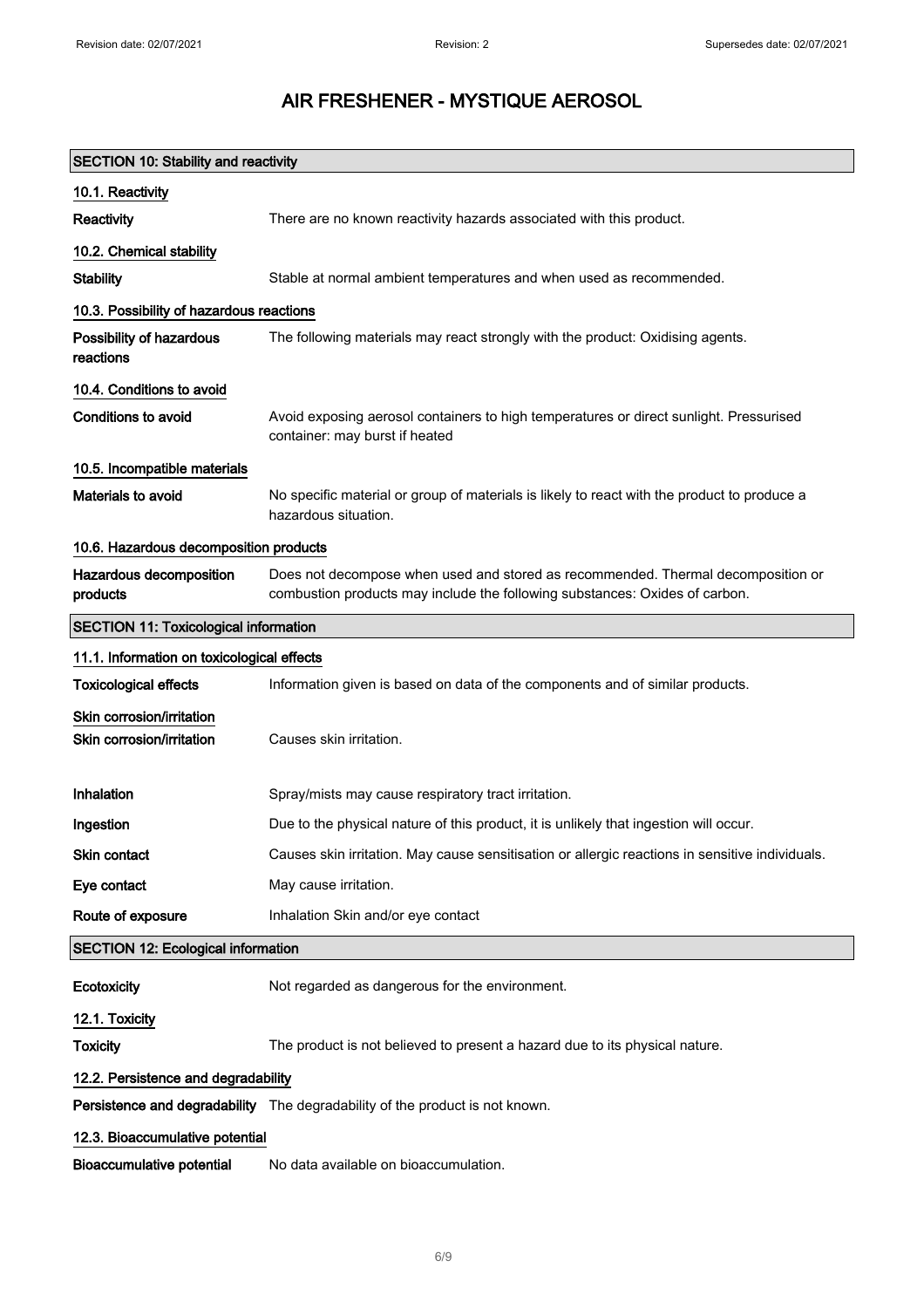| 12.4. Mobility in soil                     |                                                                                                                                                                                                                                                                        |
|--------------------------------------------|------------------------------------------------------------------------------------------------------------------------------------------------------------------------------------------------------------------------------------------------------------------------|
| <b>Mobility</b>                            | The product contains volatile organic compounds (VOCs) which will evaporate easily from all<br>surfaces.                                                                                                                                                               |
| 12.5. Results of PBT and vPvB assessment   |                                                                                                                                                                                                                                                                        |
| Results of PBT and vPvB<br>assessment      | This product does not contain any substances classified as PBT or vPvB.                                                                                                                                                                                                |
| 12.6. Other adverse effects                |                                                                                                                                                                                                                                                                        |
| Other adverse effects                      | None known.                                                                                                                                                                                                                                                            |
| <b>SECTION 13: Disposal considerations</b> |                                                                                                                                                                                                                                                                        |
| 13.1. Waste treatment methods              |                                                                                                                                                                                                                                                                        |
| <b>General information</b>                 | The generation of waste should be minimised or avoided wherever possible. When handling<br>waste, the safety precautions applying to handling of the product should be considered.<br>Dispose of waste product or used containers in accordance with local regulations |
| <b>Disposal methods</b>                    | Dispose of contents/container in accordance with national regulations. Do not puncture or<br>incinerate, even when empty.                                                                                                                                              |
| <b>SECTION 14: Transport information</b>   |                                                                                                                                                                                                                                                                        |
| 14.1. UN number                            |                                                                                                                                                                                                                                                                        |
| UN No. (ADR/RID)                           | 1950                                                                                                                                                                                                                                                                   |
| UN No. (IMDG)                              | 1950                                                                                                                                                                                                                                                                   |
| UN No. (ICAO)                              | 1950                                                                                                                                                                                                                                                                   |
| UN No. (ADN)                               | 1950                                                                                                                                                                                                                                                                   |
| 14.2. UN proper shipping name              |                                                                                                                                                                                                                                                                        |
| Proper shipping name<br>(ADR/RID)          | <b>AEROSOLS</b>                                                                                                                                                                                                                                                        |
| Proper shipping name (IMDG) AEROSOLS       |                                                                                                                                                                                                                                                                        |
| Proper shipping name (ICAO) AEROSOLS       |                                                                                                                                                                                                                                                                        |
| Proper shipping name (ADN)                 | <b>AEROSOLS</b>                                                                                                                                                                                                                                                        |
| 14.3. Transport hazard class(es)           |                                                                                                                                                                                                                                                                        |
| <b>ADR/RID class</b>                       | 2.1                                                                                                                                                                                                                                                                    |
| <b>ADR/RID classification code</b>         | 5F                                                                                                                                                                                                                                                                     |
| <b>ADR/RID label</b>                       | 2.1                                                                                                                                                                                                                                                                    |
| <b>IMDG class</b>                          | 2.1                                                                                                                                                                                                                                                                    |
| ICAO class/division                        | 2.1                                                                                                                                                                                                                                                                    |
| <b>ADN class</b>                           | 2.1                                                                                                                                                                                                                                                                    |
| <b>Transport labels</b><br><b>SAL</b>      |                                                                                                                                                                                                                                                                        |

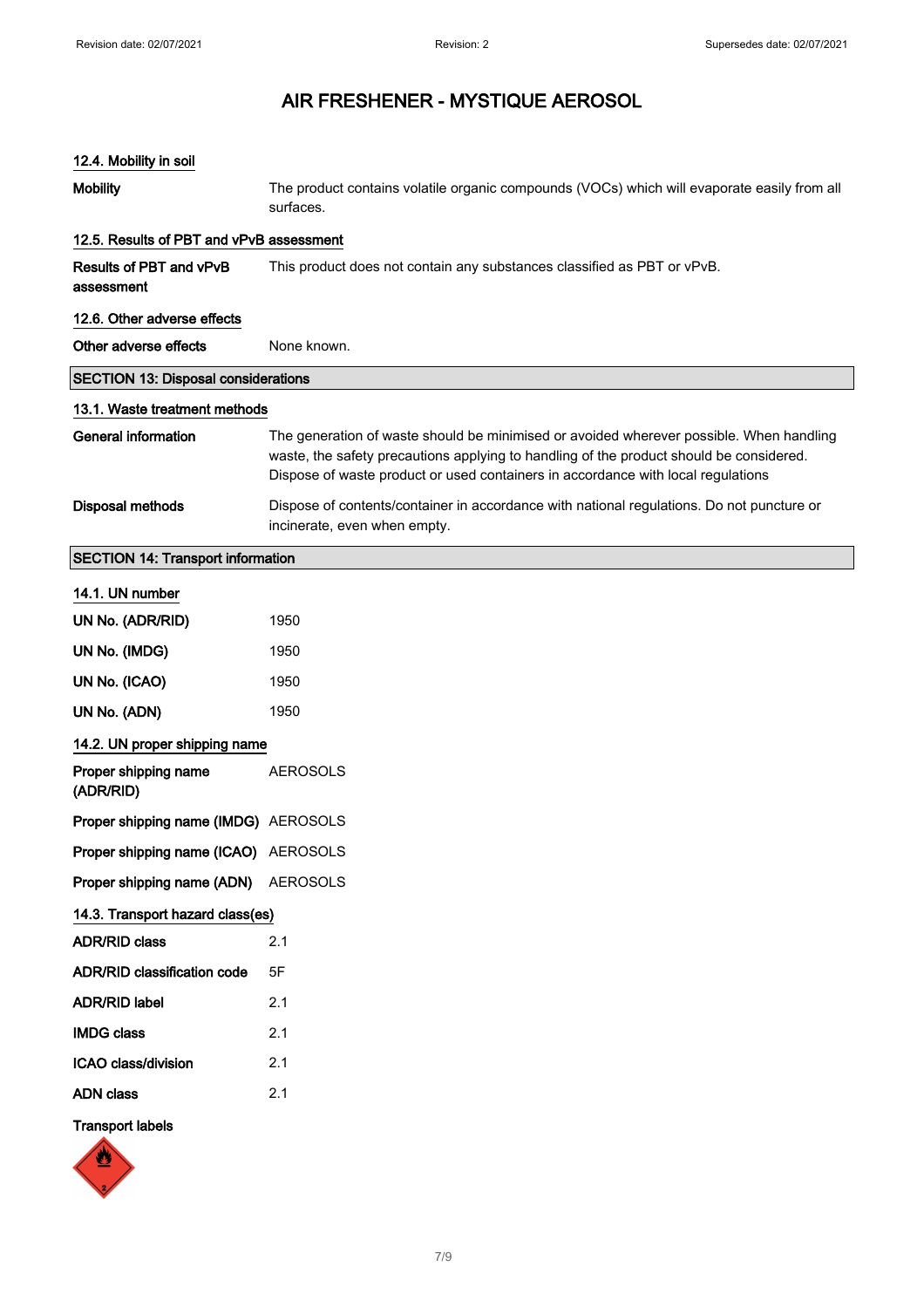#### 14.4. Packing group

| <b>ADR/RID packing group</b> | None |
|------------------------------|------|
| <b>IMDG packing group</b>    | None |
| ICAO packing group           | None |

ADN packing group None

#### 14.5. Environmental hazards

Environmentally hazardous substance/marine pollutant No.

#### 14.6. Special precautions for user

| <b>EmS</b>              | $F-D. S-U$ |
|-------------------------|------------|
| ADR transport category  | 2          |
| Tunnel restriction code | (D)        |

#### 14.7. Transport in bulk according to Annex II of MARPOL and the IBC Code

#### Transport in bulk according to Not applicable. Annex II of MARPOL 73/78 and the IBC Code

#### SECTION 15: Regulatory information

| 15.1. Safety, health and environmental regulations/legislation specific for the substance or mixture |                                                                                                                                                                                                                                                                                                                                                                                                                                                                                                                                                                                                                                                                                                                                                                                                                                                                               |  |  |  |
|------------------------------------------------------------------------------------------------------|-------------------------------------------------------------------------------------------------------------------------------------------------------------------------------------------------------------------------------------------------------------------------------------------------------------------------------------------------------------------------------------------------------------------------------------------------------------------------------------------------------------------------------------------------------------------------------------------------------------------------------------------------------------------------------------------------------------------------------------------------------------------------------------------------------------------------------------------------------------------------------|--|--|--|
| National regulations                                                                                 | Health and Safety at Work etc. Act 1974 (as amended).<br>The Aerosol Dispensers Regulations 2009 (SI 2009 No. 2824).<br>The Carriage of Dangerous Goods and Use of Transportable Pressure Equipment<br>Regulations 2009 (SI 2009 No. 1348) (as amended) ["CDG 2009"].<br>EH40/2005 Workplace exposure limits.                                                                                                                                                                                                                                                                                                                                                                                                                                                                                                                                                                 |  |  |  |
| <b>EU</b> legislation                                                                                | Commission Directive 2000/39/EC of 8 June 2000 establishing a first list of indicative<br>occupational exposure limit values in implementation of Council Directive 98/24/EC on the<br>protection of the health and safety of workers from the risks related to chemical agents at<br>work (as amended).<br>Council Directive of 20 May 1975 on the approximation of the laws of the Member States<br>relating to aerosol dispensers (75/324/EEC) (as amended).<br>Regulation (EC) No 1907/2006 of the European Parliament and of the Council of 18<br>December 2006 concerning the Registration, Evaluation, Authorisation and Restriction of<br>Chemicals (REACH) (as amended).<br>Regulation (EC) No 1272/2008 of the European Parliament and of the Council of 16<br>December 2008 on classification, labelling and packaging of substances and mixtures (as<br>amended). |  |  |  |

#### 15.2. Chemical safety assessment

SDS number 21611

No chemical safety assessment has been carried out.

| <b>SECTION 16: Other information</b> |            |  |  |
|--------------------------------------|------------|--|--|
| <b>Revision date</b>                 | 02/07/2021 |  |  |
| Revision                             |            |  |  |
| Supersedes date                      | 02/07/2021 |  |  |